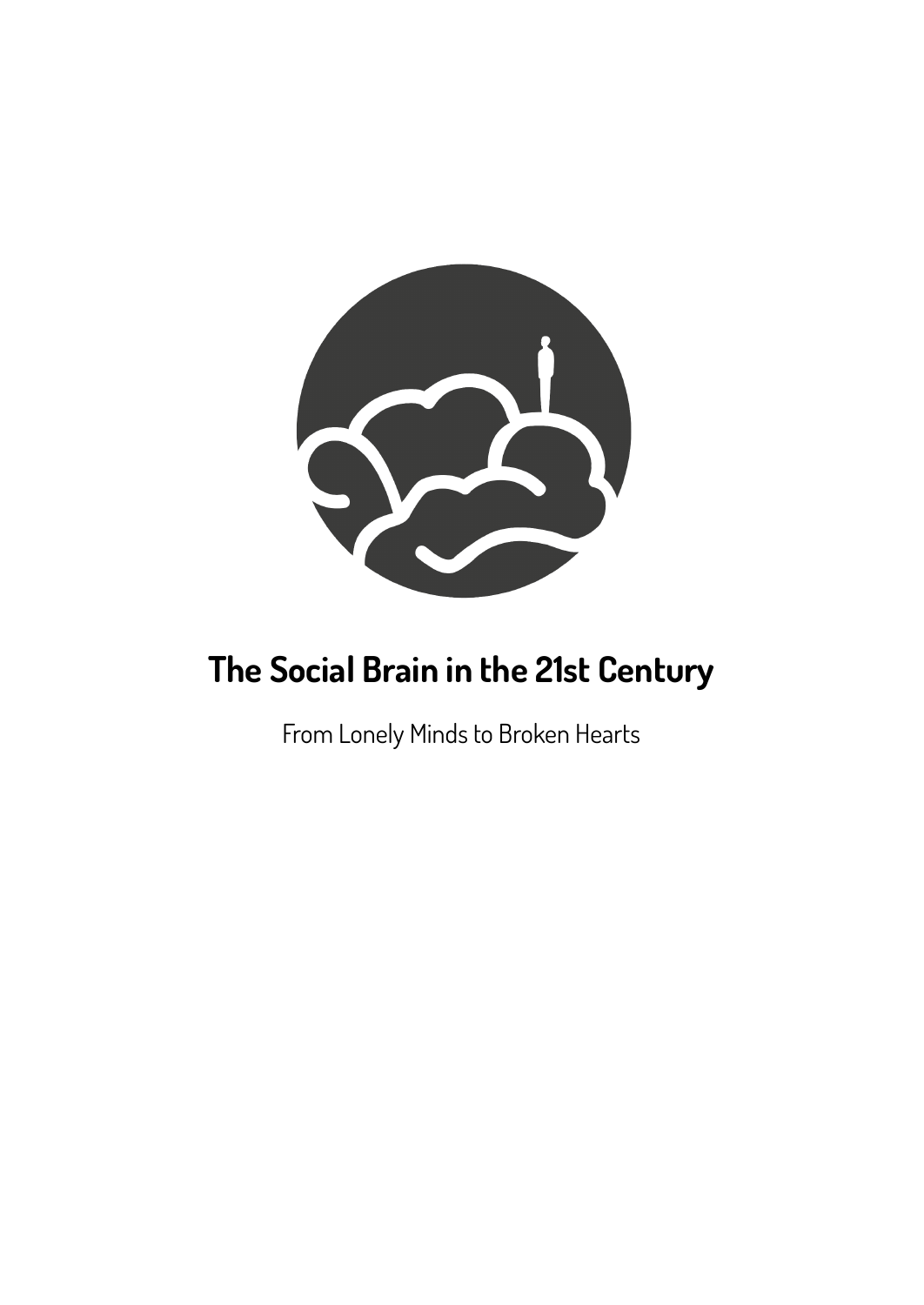## **Organizers:**

- **Social Neuroscience Lab, Institute of Psychology, Polish Academy of Sciences**
- **Institute of Psychology, Polish Academy of Sciences**
- **Polish Academy of Sciences**
- **The Committee on Psychological Sciences of the Polish Academy of Sciences**

## **The Scientific Committee:**

- **Łukasz Okruszek** Social Neuroscience Lab, Institute of Psychology, Polish Academy of Sciences, Warsaw, Poland
- **Robert Balas**, Institute of Psychology, Polish Academy of Sciences, Warsaw, Poland
- **Michał Bola**, Laboratory of Brain Imaging, Nencki Institute of Experimental Biology of Polish Academy of Sciences, Warsaw, Poland
- **Wojciech Dragan**, The Committee on Psychological Sciences of the Polish Academy of Sciences; Faculty of Psychology, University of Warsaw, Warsaw, Poland
- **Łukasz Gawęda**, Experimental Psychopathology Lab, Institute of Psychology, Polish Academy of Sciences, Warsaw, Poland
- **Michał Harciarek**, The Committee on Psychological Sciences of the Polish Academy of Sciences; Division of Neuropsychology, Institute of Psychology, Department of Social Sciences, University of Gdańsk, Gdańsk, Poland
- **Agnieszka Pluta**, Faculty of Psychology, University of Warsaw, Warsaw, Poland
- **Anna Zajenkowska**, Institute of Psychology, Maria Grzegorzewska University, Warsaw, Poland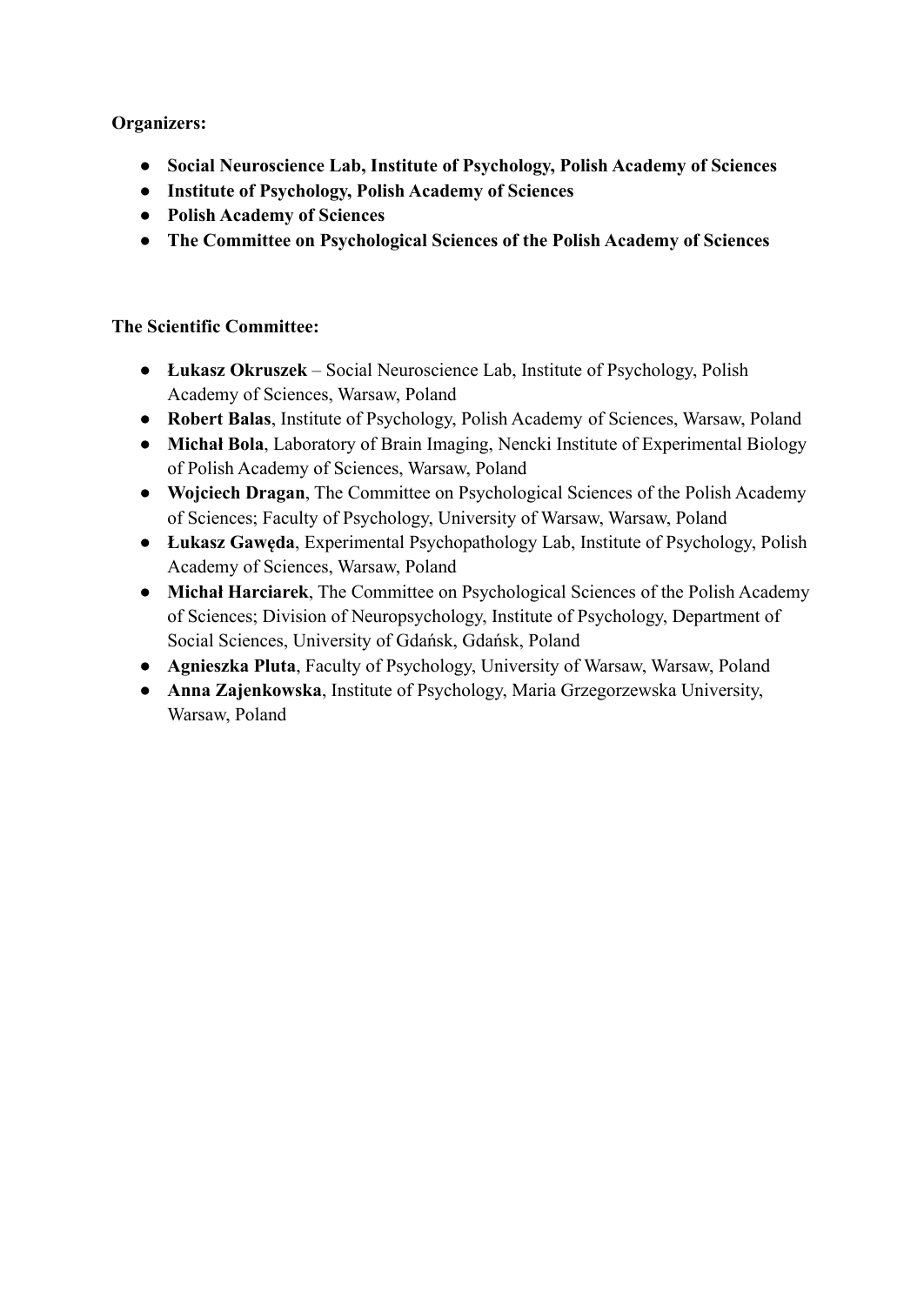| SATURDAY, 11.06.2022 |                                                                                                                            |  |
|----------------------|----------------------------------------------------------------------------------------------------------------------------|--|
| $9.00 - 9.20$        | Opening Remarks, Prof Łukasz Okruszek                                                                                      |  |
| $9.20 - 10.20$       | Opening Lecture: Build Back Fairer, Sir Prof Michael Marmot (virtual)                                                      |  |
| $10.20 - 10.40$      | Coffee break                                                                                                               |  |
| $10.40 - 11.40$      | Keynote Lecture: Social Connection: An underappreciated determinant of<br>health, Prof Julianne Holt-Lunstad               |  |
| $11.40 - 12.00$      | Coffee break                                                                                                               |  |
| $12.00 - 13.00$      | Session 1                                                                                                                  |  |
|                      | Prof Joanna Rajchert                                                                                                       |  |
|                      | Małgorzata Krawczyk                                                                                                        |  |
|                      | Szymon Mąka                                                                                                                |  |
| $13.00 - 13.20$      | Flash talks                                                                                                                |  |
|                      | Monika Malon                                                                                                               |  |
|                      | Łucja Doradzińska                                                                                                          |  |
| $13.20 - 14.00$      | Lunch                                                                                                                      |  |
| $14.00 - 14.40$      | Poster session                                                                                                             |  |
| $14.40 - 15.40$      | Keynote Lecture: The Role of the Vagus in the Social Brain: A Neurovisceral<br>Integration Perspective, Prof Julian Thayer |  |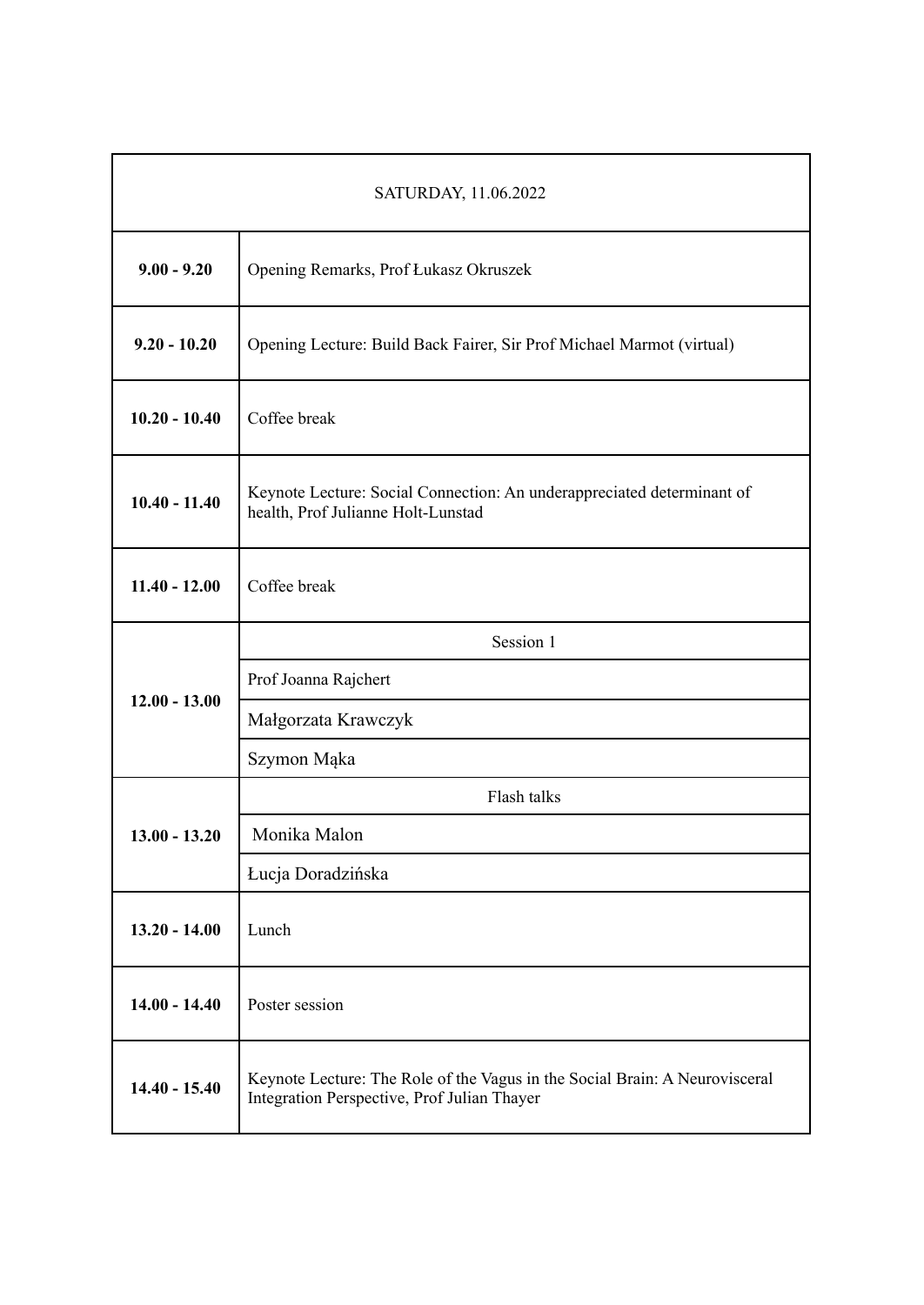| $15.40 - 16.00$ | Coffee break          |
|-----------------|-----------------------|
| $16.00 - 17.00$ | Session 2             |
|                 | Prof Magdalena Kozela |
|                 | Aleksandra Piejka     |
|                 | Anna Schudy           |
| 17.00           | Dinner                |

| SUNDAY, 12.06.2022 |                                                                                                           |  |
|--------------------|-----------------------------------------------------------------------------------------------------------|--|
| $10.00 - 11.20$    | Session 3                                                                                                 |  |
|                    | Livia Tomova, PhD                                                                                         |  |
|                    | Marcelina Wiśniewska                                                                                      |  |
|                    | Marta Chrustowicz                                                                                         |  |
| $11.20 - 11.40$    | Coffee break                                                                                              |  |
| $11.40 - 12.40$    | Lecture: From lonely minds to broken hearts?, Prof Łukasz Okruszek                                        |  |
| $12.40 - 13.40$    | Lunch                                                                                                     |  |
| $14.00 - 14.40$    | Keynote Lecture: Synthesising Research on Loneliness for Policy Makers, Prof<br>Pamela Qualter, (virtual) |  |
| $14.40 - 15.00$    | Coffee break                                                                                              |  |
|                    | <b>Flash Talks</b>                                                                                        |  |
| $15.00 - 15.20$    | Jakub Wojciechowski                                                                                       |  |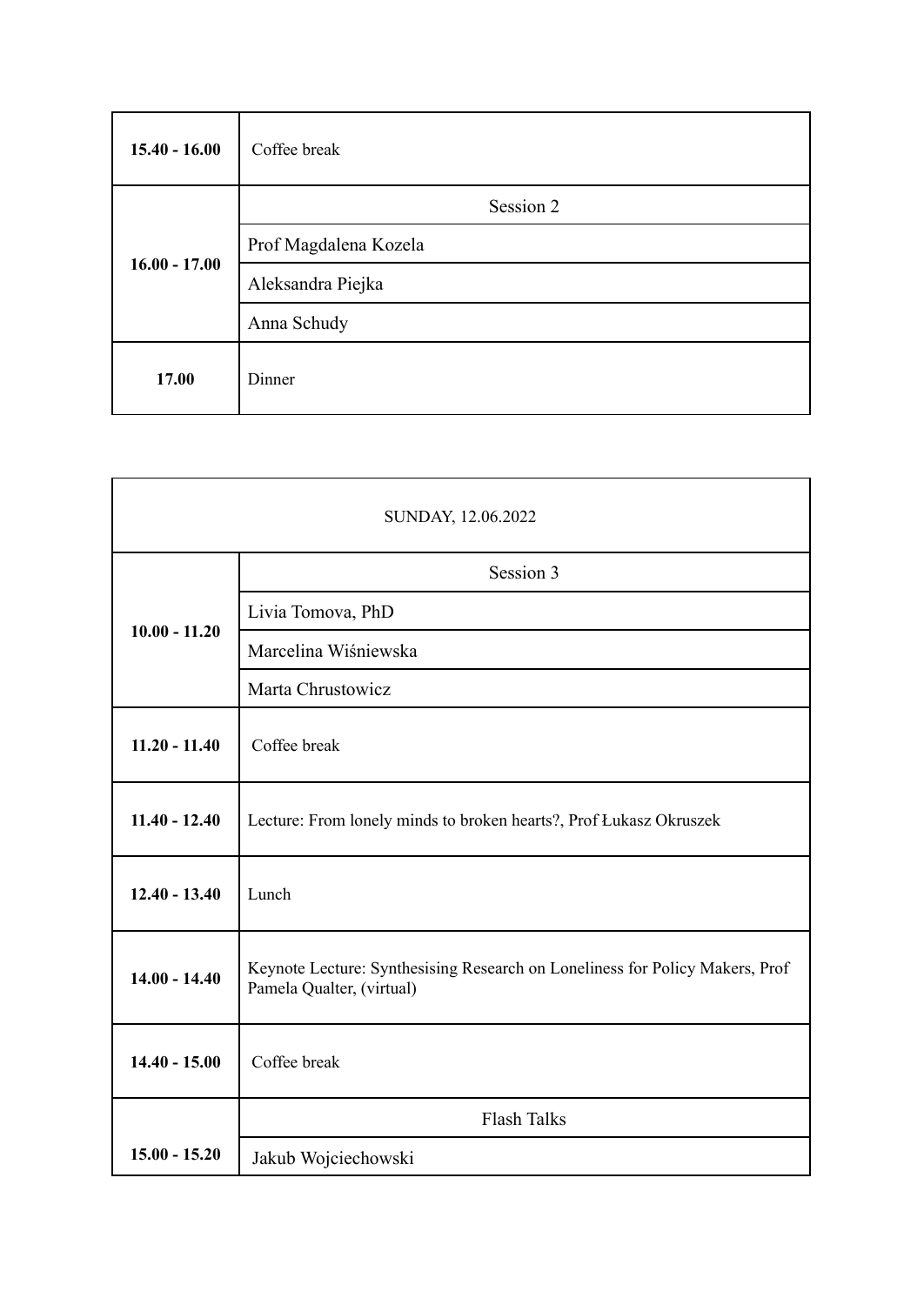|                 | Agata Kozioł                             |
|-----------------|------------------------------------------|
| $15.20 - 16.20$ | Session 4                                |
|                 | Agnieszka Pluta, PhD                     |
|                 | Prof Aleksandra Herman                   |
|                 | Prof Michał Bola                         |
| 16.20           | Poster awards ceremony & closing remarks |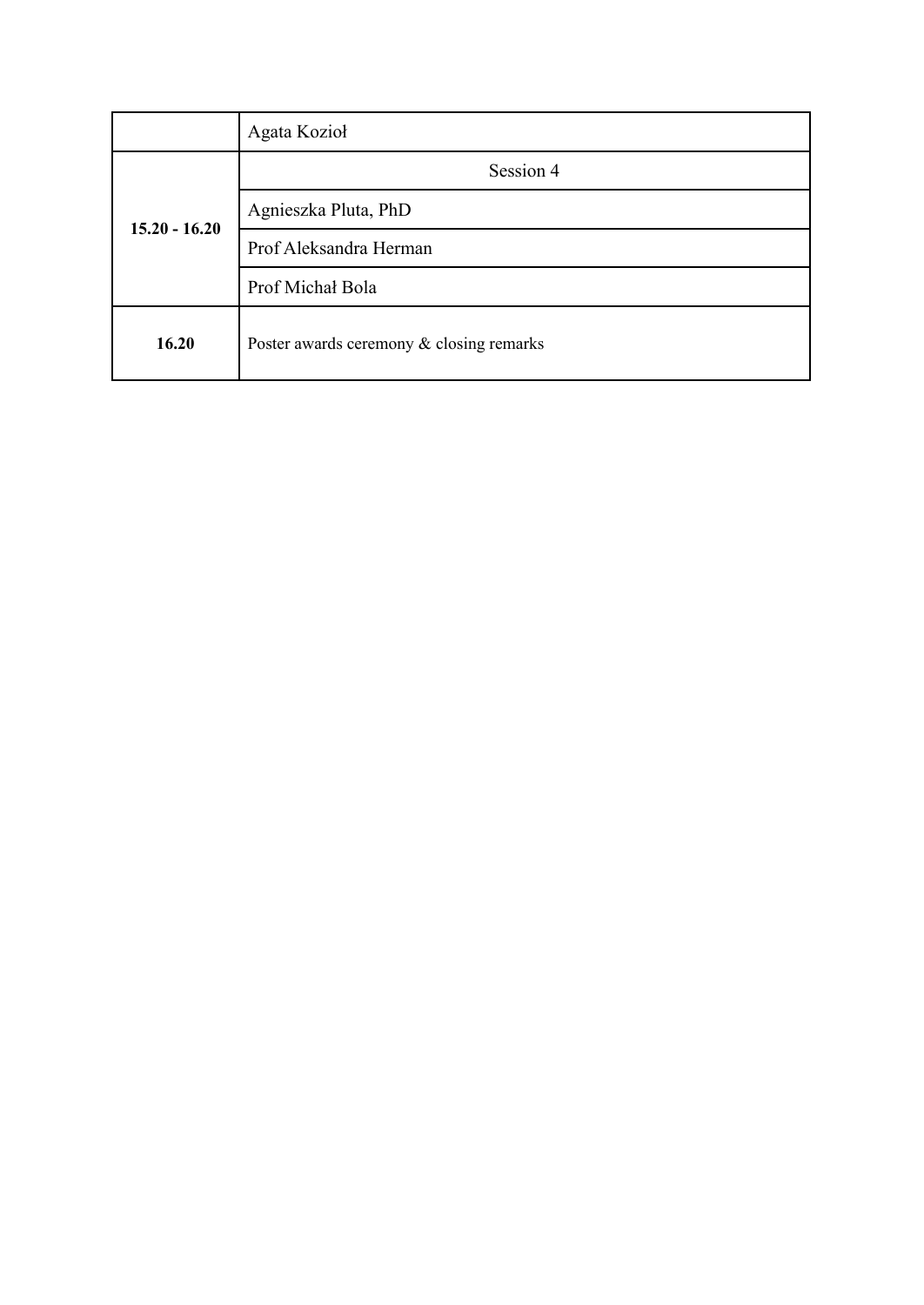# SATURDAY, 11.06.2022

## Session 1

## **Hostility bias or sadness bias in excluded individuals: Does anodal transcranial direct current stimulation of right VLPFC vs left DLPFC have a mitigating effect?**

Prof Joanna Rajchert, Institute of Psychology, Maria Grzegorzewska University

Exclusion has multiple adverse effects on individual's well-being. It induces anger and hostile cognitions leading to aggressive behavior. The aim of this study was to test whether exclusion would affect recognition of anger on ambivalent faces of the excluders. We hypothesized that exclusion would elicit more anger encoding (hostility bias) than inclusion, but this effect would be mitigated by anodal tDCS of right VLPFC or left DLPFC – regions engaged in negative affect regulation. Participants ( $N = 96$ ) were recognizing emotions (anger, sadness, happiness) on ambiguous faces of individuals who – as they were told – liked them or not. Results showed that exclusion induced more sadness bias. tDCS to VLPFC decreased anger and increased sadness recognition on excluders' faces comparing to includers faces expressing a mixture of these two emotions. Additionally, stimulation to VLPFC and DLPFC decreased latencies for faces expressing sadness (sad-angry and happy-sad), but increased for happy-angry faces. Stimulation to VLPFC also increased reaction time to excluders faces while stimulation of DLPFC decreased reaction latency to includers faces. Results were discussed with the reference to the form of exclusion, motivational mechanism affected by disliking but also to lateralization (valence vs. arousal theory) and cortical regions engaged in encoding sadness after a threat to belonging.

#### **How cognitive modeling can aid research in loneliness**

Szymon Mąka, Social Neuroscience Lab, Institute of Psychology, Polish Academy of Sciences, Warsaw, Poland

It has been hypothesized that lonely individuals demonstrate hypervigilance toward social threats. However, existing measures of vigilance show an inconclusive pattern of results, possibly due to the fact that observable behavior e.g. mean response, is the result of combined effect of multiple latent factors. Computational modeling provides the means necessary to dissociate observable data into relevant components of cognitive mechanisms. We applied the drift diffusion model to data collected from a sample of 25 lonely and 26 non-lonely participants who performed Dot Probe Task. We did not find evidence that lonely participants are hypervigilant. However the lonely group presented decreased drift rate and increased variability in drift rate between trials, which suggest reduced evidence accumulation efficiency perceptual decision-making in lonely compared to non-lonely individuals.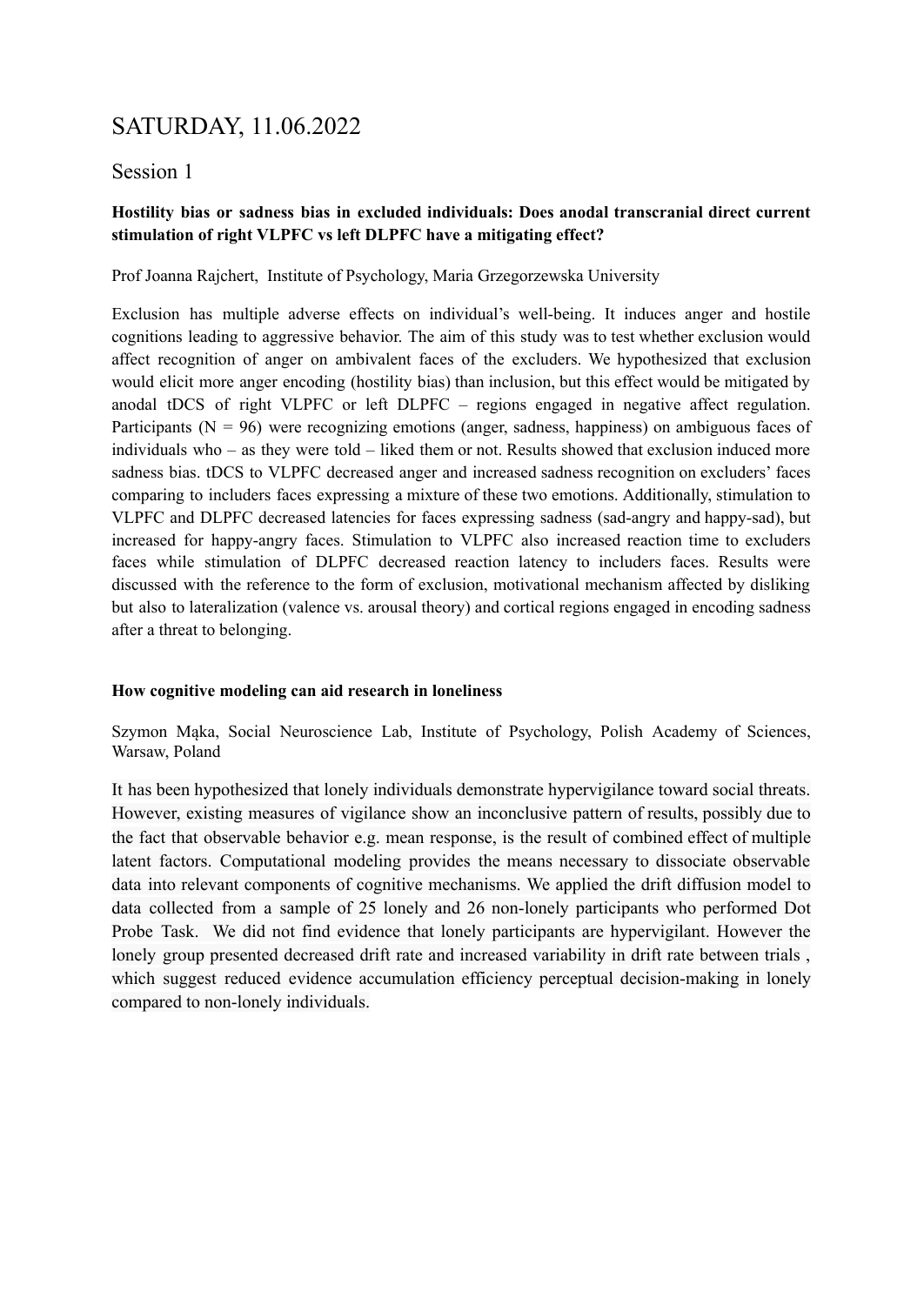## Flash talks

#### **How mental well-being and social cohesion changed over the first year of COVID-19 pandemic in Poland? Cross-sectional and longitudinal investigation.**

Monika Malon, Social Neuroscience Lab, Institute of Psychology, Polish Academy of Sciences; Faculty of Psychology, University of Warsaw

COVID-19 pandemic, similarly to previous global crises, caused tremendous negative changes in social cohesion. As multiple studies have shown that factors like social cohesion and inequality level may affect well-being, the current study was aimed at examining the association between social cohesion and mental well-being (MWB) during the first year of COVID-19 pandemic in Poland. An online survey was conducted during the first month of pandemic state in Poland. A follow-up study was performed a year later. A cross-sectional  $(n=510)$  and longitudinal  $(n=95)$  analyses allowed to trace changes and interconnections between three social cohesion markers (interpersonal trust, institutional trust, perceived inequalities) and MWB examined by General Health Questionnaire (GHQ-30). The interpersonal trust and perceived inequalities in access to healthcare were identified as significant predictors of MWB. The longitudinal results indicated that institutional trust has significantly deteriorated throughout the follow-up period, however no changes were found in interpersonal trust and perceived inequalities. Moreover, a cross-lagged effect between MWB and interpersonal trust was found - worse MWB at the onset of pandemic predicted lower levels of interpersonal trust at the follow-up. These findings emphasize the importance of social cohesion as a protective factor mitigating adverse effects of crises on citizens' MWB.

#### **Awareness, attention, and threats - exploring the limits of unconscious fear reaction**

Łucja Doradzińska, Laboratory of Brain Imaging, Nencki Institute of Experimental Biology of Polish Academy of Sciences, Warsaw, Poland

The ability to quickly and effectively react in the face of danger is crucial for survival. Therefore, it has been proposed that a reaction to threatening stimuli is initiated already on the unconscious stage of perception. However, it is not known whether fear-related stimuli can benefit from unconscious attentional prioritization. In the present study we investigated the ability of invisible signals of threat to selectively capture attention and engage cognitive processing. Participants ( $N = 42$ ) were presented with images of faces expressing either fear or a neutral emotional state. Faces were arranged in pairs and displayed for 16 ms. In half of the trials visibility of face images was suppressed by a backward mask. EEG signal was recorded during the procedure and event related potentials (ERP) were analyzed to track the neural response to face stimuli across processing stages. We found that unconsciously perceived fearful faces modulated amplitude of the face-specific N170 component, but did not affect ERP makers of attentional prioritization (P2, N2 components), selective attention capture (N2pc), attention engagement (SPCN), or higher order cognitive processing (P3). Thus, our results demonstrate that while signals of threat can be encoded outside of awareness, they do not capture or engage attention unconsciously.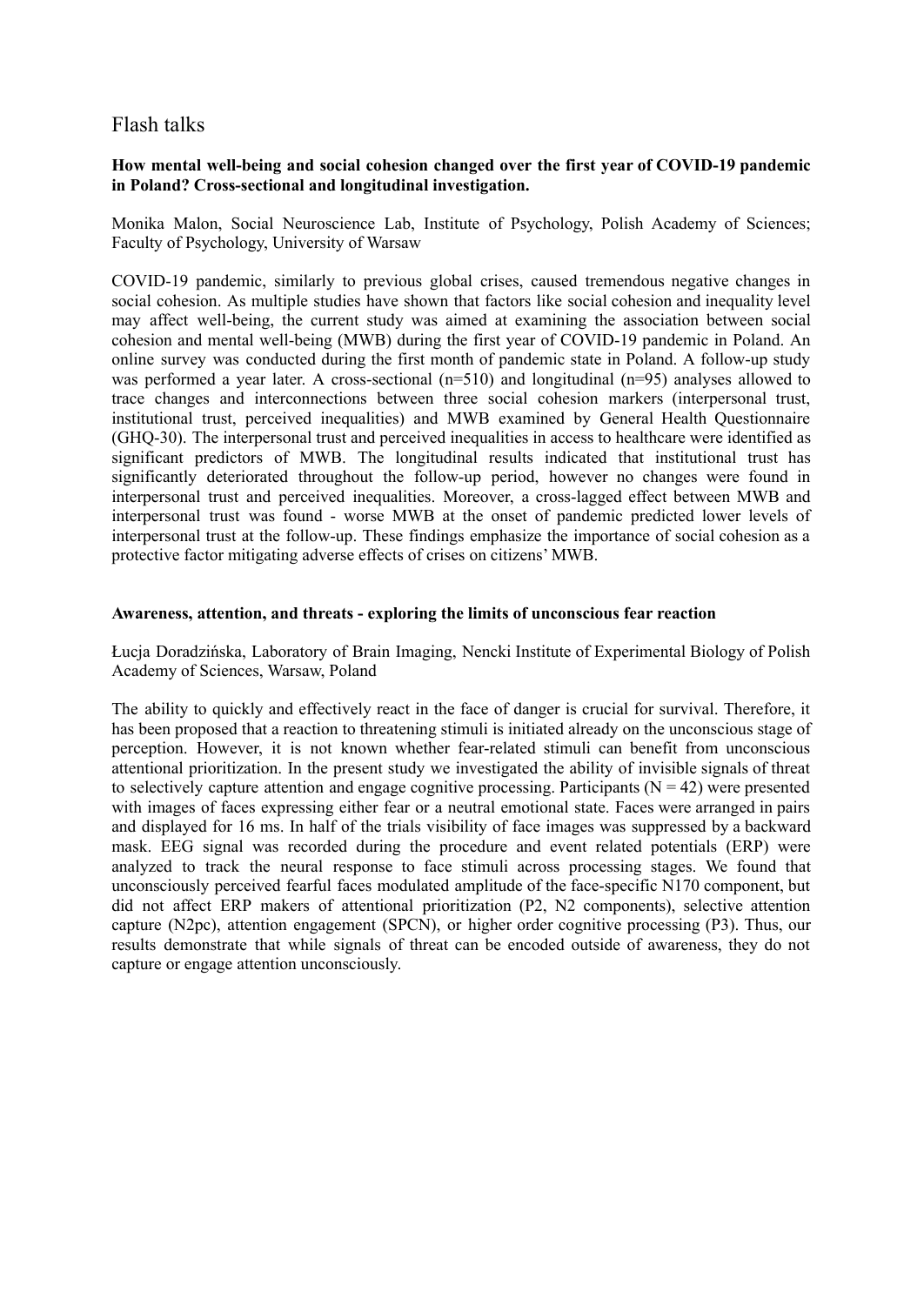## Poster session

## **How planning social interaction might look like in the brain**

Olgierd Borowiecki, Nicolaus Copernicus University, Toruń, Poland

Background: Each organism lives in its unique environment filled with specific to this organism affordances (Gibson, 2014). Homo sapiens have individualised its environment further in processes described by 4E cognitive sciences. Some of the memory systems identified in the brain have representational format (Constant et al., 2021), i.e. require having a mental model of a structure of a task when planning an optimal path (Dolan and Dayan, 2013). Planning is thus understood as a carefully characterised, distinct cognitive activity (akin to design) (Goel and Grafman, 1995). Such planning, when involving social interactions presumably recycles brain areas computing representational format (Tavares et al., 2015).

Methods: Literature focusing on brain correlates of reinforcement learning (Computational Neuroscience) and theoretical insights related to planning (Clinical Psychology) is reviewed.

Results: Neuroscientific literature reveals a sophisticated mechanism of representing the egocentric and allocentric space in the basal ganglia and in the hippocampus, respectively (Geerts et al., 2020). The hippocampus activity in animal model is involved, among different things, in representing a position in space of the self and conspecifics (Omer et al., 2018). Space computed in the hippocampus is operationalised as cognitive maps and cognitive graphs (Peer et al., 2021). In theory, this allows for neural recycling of brain structures involved in computing allocentric frame of reference into representing an n-dimensional vector space of mutually interacting agents (Bellmund et al., 2018) (supplementary video).

Conclusion: Planning social interactions involve creating a representation of agents and possible causal consequences of their mutual interactions. It is concluded that these processes partly overlap with neural correlates of the allocentric (Model-Based) planning. Obviously, not every social interaction is preplanned. Therefore, psychopathic and narcissistic traits are expected to be positively correlated with an activity of brain areas computing representational format, during the tasks involving social interactions.

## **Resting-State Functional Correlates of Social Cognition**

Ruben Alexandre Castro<sup>1</sup>, Karolina Golec<sup>1</sup>, Agnieszka Pluta<sup>1</sup>, Tomasz Wolak<sup>2</sup>

1 - Faculty of Psychology, University of Warsaw, Warsaw, Poland

2 - World Hearing Center, Institute of Physiology and Pathology of Hearing, Bioimaging Research Center, Kajetany, Poland

There is plenty of literature on the insights that functional magnetic resonance imaging (fMRI) can bring in regards to social cognition, namely the biological underpinnings of social behaviour and cognitive processing when it comes to navigating social situations. Multiple studies suggest that resting state fMRI (rs-fMRI) and the functional connectivity measured at the so-called resting state (also known as resting state connectivity - RFC) can be a predictor of how the brain performs in social situations and how the information is processed. In our study we employ rs-FMRI to study 60 healthy subjects and analyse whether there is an association between resting state functional connectivity and individual differences in social functioning measured by self-reported questionnaires and more objective measures as A Movie for the Assessment of Social Cognition (MASC).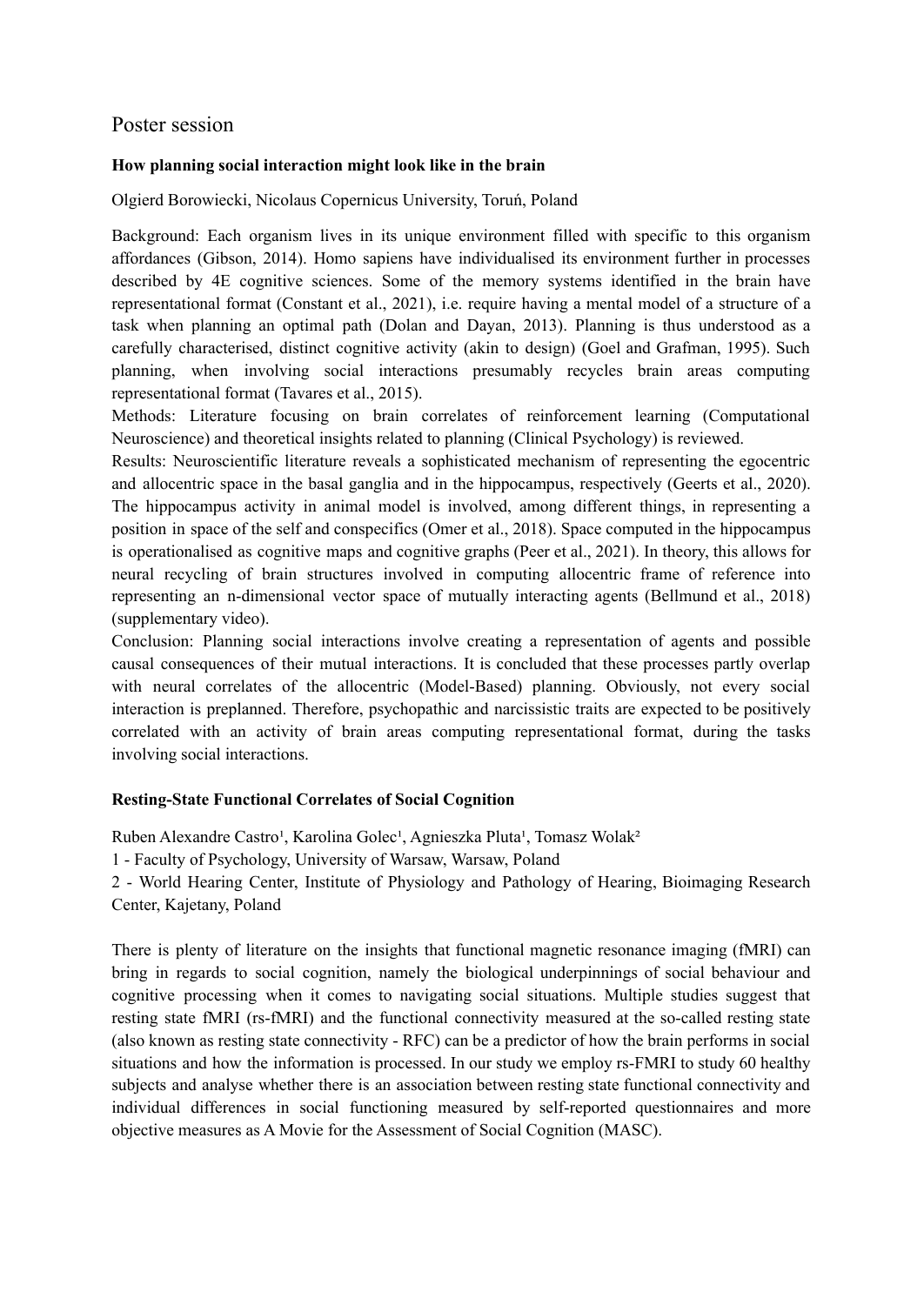#### **Statistical learning as a basis for intuitive cognition**

Hanna B. Cygan - Institute of Physiology and Pathology of Hearing, Warsaw, Poland Martyna Bryłka - Institute of Physiology and Pathology of Hearing, Warsaw, Poland Tomasz Wolak - Institute of Physiology and Pathology of Hearing, Warsaw, Poland

Statistical learning (SL) is the ability to learn from the regularities in the environment. This mode of learning is believed to underlie intuitive actions. The neural mechanism of SL involve structures in the basal ganglia and frontal lobes of the brain. Subcortical structures are responsible for the unconscious statistical learning and frontal areas transfer it into a conscious set of behaviors and the control of action based on "intuitive" statistical knowledge.

## **Shared book reading in the service of grammar comprehension: Relations between parental input and grammar comprehension in deaf children with cochlear implants in comparison to their peers with typical hearing**

Katarzyna Gajos (1), Magdalena Krysztofiak (1), Tadeusz Dołyk (1), Karolina Golec (1), Joanna Wysocka (1), Agnieszka Pluta (1)(2)

(1) Faculty of Psychology, University of Warsaw, Warsaw, Poland

(2) World Hearing Center, Institute of Physiology and Pathology of Hearing, Warsaw, Poland

Past research has reported that deaf children with cochlear implants (CIs) who are raised by parents communicating in spoken language may show difficulties in grammar comprehension. One of the factors that may contribute to the child's grammar comprehension is parental input. Specifically, shared book reading may provide considerable linquistic experience. However, hearing parents often report difficulty engaging their deaf children with CIs in successful shared book reading. The aim of this study is to investigate parents' extratextual talk during book reading with their preschool-aged deaf children with CIs in relation to children's grammar comprehension and in comparison to their peers with typical hearing (TH). So far 38 deaf children with CIs and 52 chilren with TH aged from 2;9 to 7;10 years took part in the study and more data is expected to be collected. This poster will present initial results of the study. We hypothesize that parents' inferential open- and close-ended questions or statements will be significantly related to children's grammar comprehension. Moreover, we hypothesize that there will be contingencies between mothers' utterances and children's responses. This study may help us to gain a better understanding of the ways of supporting language development in young children with CIs.

This work was supported by NCN [2017/25/B/HS6/01624]

## **Does the social brain differentiate the representations of others' beliefs and intentions? FMRI study.**

Karolina Golec1, Agnieszka Pluta1, Jakub Wojciechowski2,3, Łukasz Okruszek4, Maciej Haman1, Joanna Wysocka1, Tomasz Wolak2

1 Faculty of Psychology, University of Warsaw, Poland

2 World Hearing Center, Institute of Physiology and Pathology of Hearing, Bioimaging Research Center, Kajetany, Poland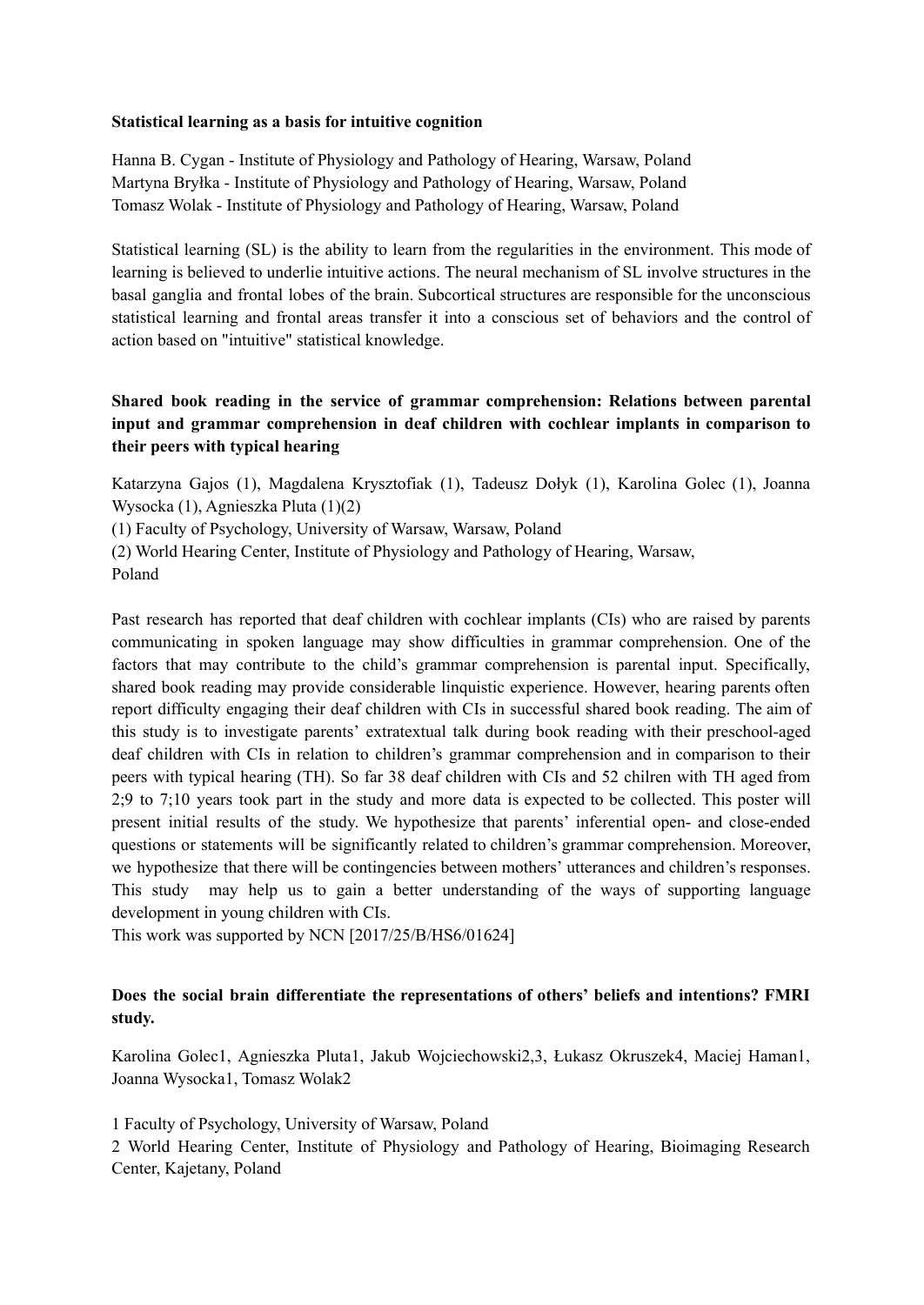3Nencki Institute of Experimental Biology, Warsaw, Poland

4 Social Neuroscience Lab, Institute of Psychology, Polish Academy of Sciences, Warsaw, Poland

Neurocognitive basis of the Theory of Mind (ToM) as the key ability from the scope of social cognition still remains underexplored. In the current study we aimed to inform the ongoing debate concerning functional architecture of the dedicated ToM network by investigating the representational content of its key nodes.

To this end we examined if the structure of social information in these regions depends on the form of mental state inference. Using both classic mass-univariate whole-brain and multivariate representational similarity analyses of the fMRI data we explored the activity patterns associated with 5 well-recognised ToM tasks engaging social-cognitive processes of varying degrees of complexity which shall induce either belief-reasoning or action understanding. Despite different perceptual properties of the stimuli within a category, we expected to observe distinct representations of others' mental states originating from belief-reasoning and action understanding, also within the "core" of the ToM network.

We demonstrate that the left temporo-parietal junction and the left inferior frontal gyrus represent others' mental states differentially depending on what is the complexity of the source social cues inducing the processes of forming such representations. Our results might indicate that the "core" of the ToM network is functionally heterogeneous and probably hierarchically organized.

#### **Neural activity related to verbal False Belief Task performance in preschoolers: fNIRS study**

Joanna Wysocka (University of Warsaw), Karolina Golec (University of Warsaw), Maciej Haman (University of Warsaw), Agnieszka Pluta (University of Warsaw), Tomasz Wolak (Bioimaging Research Center, Institute of Physiology and Pathology of Hearing)

Theory of mind (ToM), defined as the ability to attribute mental states to others, is typically measured by false-belief tasks (FBT). In the verbal version of FBT, subjects are asked to give an explicit answer regarding the agent's belief. The evidence on the neurocognitive basis of ToM in the period of its intensive development (between 3 and 5 years of age) is limited. The vast majority of previous neuroimaging studies on ToM were performed with adults and school-aged children, who have already mastered FBT performance. The main objective of our study was to correlate behavioral results obtained in verbal FBT with brain activity measured by functional near-infrared spectroscopy (fNIRS) in 60 children (age range 3-5). The preliminary results revealed a belief-specific pattern of activation in ToM network structures, comparable to the one observed in adults. The cross-condition (false belief, true belief, no belief) comparison will be presented as well as the activation observed in FBT passers and non-passers.

#### **Novel Approaches to Study Hostile Attributions in Depression**

Adrianna Jakubowska (Institute of Psychology, Maria Grzegorzewska University), Katarzyna Czajkowska-Łukasiewicz

In order to investigate factors that maintain depressive symptoms, growing body of studies examine cognitive biases in people with depression. Recently hostile attribution (HA), a tendency to interpret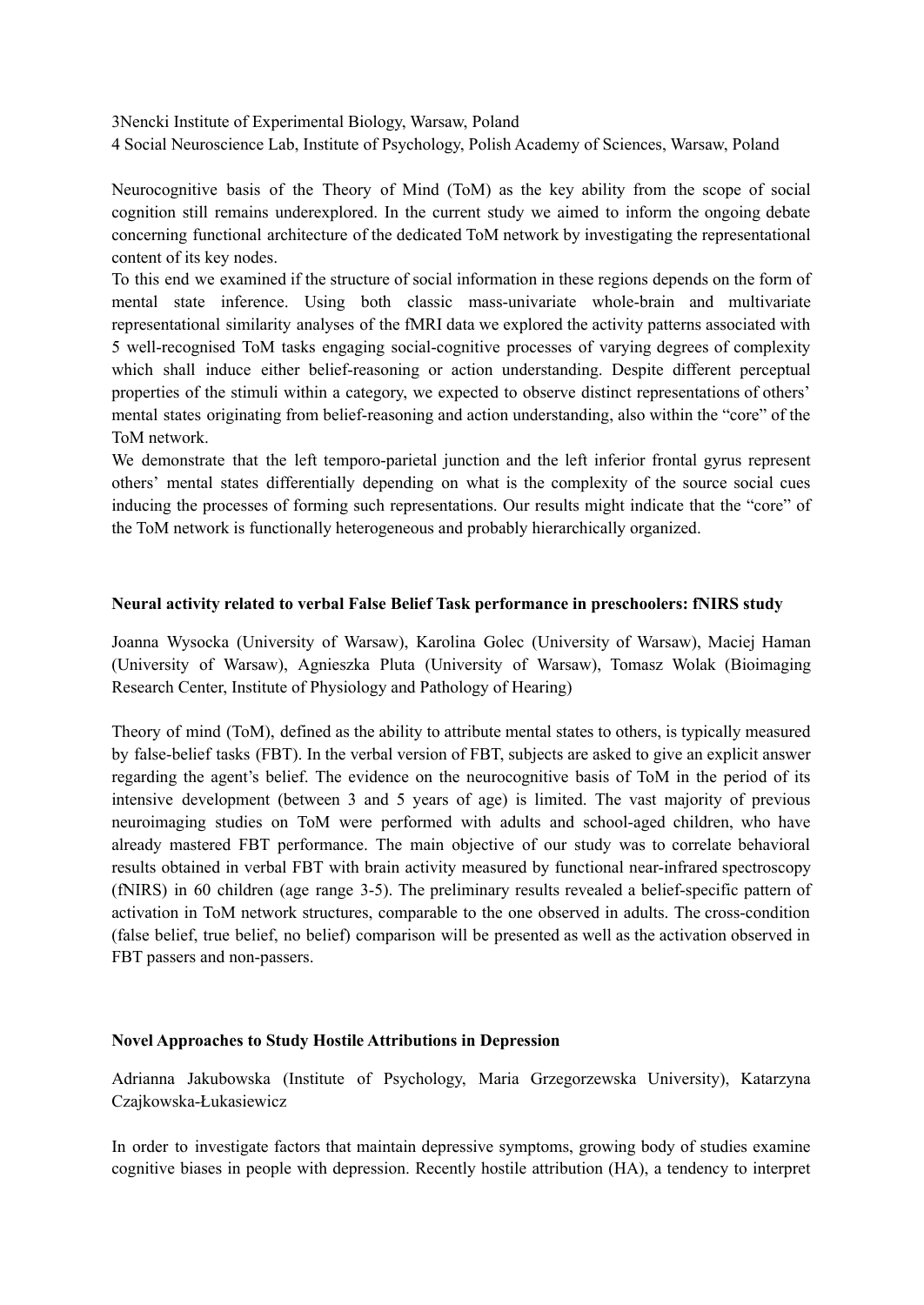others' behaviours as intentional and blameworthy, has gained more attention. The most used method to examine HA are vignettes describing ambiguous social encounters Although the reliability of the tool has been confirmed, its translation into everyday life is questionable. Inconsistencies in findings using that tool prompt us to use additional methods and include physiological measures such as electroencephalography (EEG) or eye-tracking to gain more behaviour insight. Therefore we present a multi-method assessment of HA in depression; Hostile Expectancy Violation Paradigm, Blame Update and Morphed Faces. Additionally we show the initial results of the study  $(N = 1241)$  on hostile attribution and depression using morphed faces. Utilizing eye-tracking and EEG method permit us to deepen the understanding of the relationship between HA and depression. The use of multi approaches in investigating HA can be further incorporated into psychotherapeutic treatments in depression.

#### **The relation of motor development and overflow: a quantitative study using wearable sensors**

Agata Alicja Kozioł, BA Cognitive Science, UW

David López Pérez; Institute of Psychology Polish Academy of Sciences Warsaw, Poland Zuzanna Laudańska; Institute of Psychology Polish Academy of Sciences Warsaw, Poland Anna Malinowska-Korczak; Institute of Psychology Polish Academy of Sciences Warsaw, Poland Karolina Babis; Institute of Psychology Polish Academy of Sciences Warsaw, Poland Przemysław Tomalski; Institute of Psychology Polish Academy of Sciences Warsaw, Poland

In developmental psychology, infant motor abilities are an unjustly neglected topic (Rosenbaum, 2005). However, infants display a diversified range of skills and it is becoming accepted that motor development does not depend solely on neural maturation, but also on socio-cultural factors, environmental conditions, and the complexity of the motor challenges (Adolph & Hoch, 2019). Early in life infants exhibit motor overflow, which can be defined as the generation of involuntary movements accompanying purposeful actions (Addamo et al., 2007). Research has shown that the frequency and amount of motor overflow in typically developing infants decreases with age (Lazarus & Whitall, 1999), however, the relation with the maturity of the motor system is not fully understood. Here, we present the results of a quantitative movement study exploring motor overflow in 4-months-old infants. To this end, we used wearable sensors to measure infant movements during a babygym task designed to capture overflow during purposeful reaches. Infants' motor abilities were assessed using Alberta Infant Motor Scale and related to overflow dynamic measures. This is the first study quantifying motor overflow using wearable data. The results are discussed in relation to environmental and social influences.

#### **Hostile attribution bias and HRV in lonely individuals**

Marcin Lewandowski (Faculty of Psychology, University of Warsaw, Warsaw, Poland); Monika Malon (Faculty of Psychology, University of Warsaw, Warsaw, Poland)

Neurovisceral integration theory posits that resting-state heart rate variability (HRV) is a marker of an organism's flexibility and adaptability. In the context of social cognition, it has been proposed that low HRV is related to deficits in emotion recognition and emotion regulation abilities. This poster presents exploratory findings regarding the association between hostile attribution bias (HAB), which is defined as increased tendency to perceive others' actions and intentions as hostile and threatening, and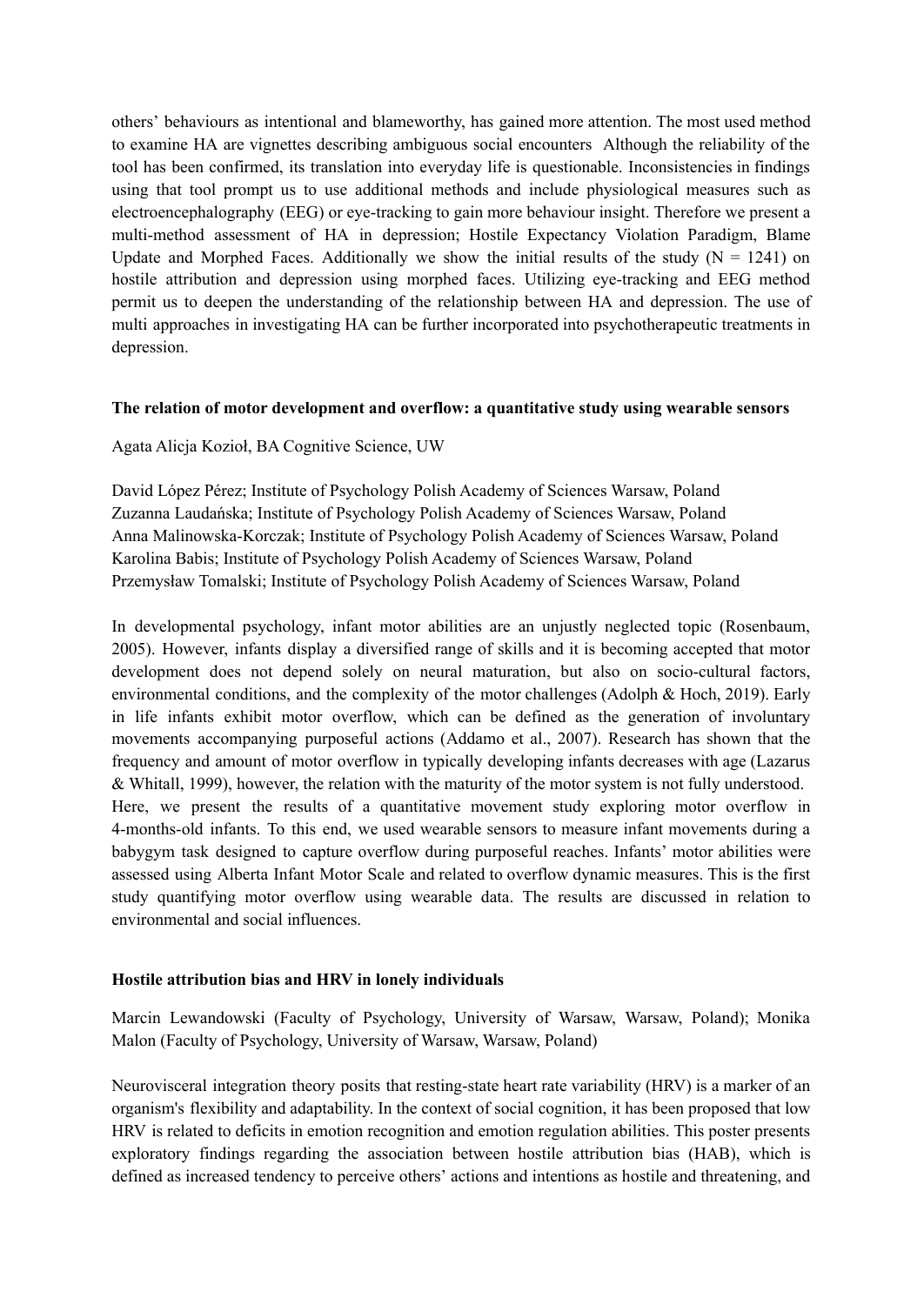HRV in lonely individuals. HAB may be proposed as a mechanism which serve as a mediator between reduced vagal tone and loneliness. HRV indexed by RMSSD was measured in a group of lonely  $(n=22)$  and non-lonely  $(n=23)$  subjects. Subjects completed AIHQ and DACOBS questionnaires measuring HAB. Preliminary findings discovered a larger magnitude for the relationship between HAB and resting HRV in the group of lonely individuals  $(r=0.2)$ , compared to non-lonely  $(r=0.05)$ individuals. However neither of the effects was statistically significant given the current sample size. The results are placed within the context of generally lower levels of HRV and higher proneness to information processing biases (sensitivity to threat, hostile intentions attribution) in lonely populations.

## **Psychedelics use predicts more positive emotional reactivity and greater self-awareness: the mediating role of ego dissolution and mystical experiences**

Paweł Orłowski, Jan Szczypiński, Michał Bola - Nencki Institute of Experimental Biology

Psychedelics are able to acutely alter emotional reactivity and self-consciousness. However, whether regular, naturalistic use of psychedelics can be linked to more persistent, trait-level changes in these domains remains an open question. Aim of the present study was to test three hypotheses: i) psychedelics use is related to more positive emotional reactivity; ii) psychedelics use is related to enhanced inward-focused self-consciousness and diminished outward-focused self-consciousness; iii) these relations are mediated by the intensity of past ego-dissolution and mystical experiences. Data from 2,516 participants (1,661 psychedelics users) were collected via an online survey. The survey included questions about the history of psychoactive substance use, questionnaires measuring trait-levels of emotional reactivity and self-consciousness, and questionnaires for retrospective assessment of ego-dissolution and mystical experiences. A higher number of lifetime psychedelic experiences predicted greater positive and lower negative emotional reactivity. In the domain of self, it predicted greater reflection and internal self-awareness, and reduced rumination tendency and public self-consciousness. Finally, intensity of past mystical and ego-dissolution experiences mediated almost all observed relationships. Lifetime psychedelics use predicts an adaptive pattern of trait-level emotional reactivity and self-consciousness. The past ego-dissolution and mystical experiences are essential in understanding the long-lasting psychological effects of psychedelics use.

#### **Could a change in attitudes towards discomfort increase behavioral and emotional regulation?**

#### Maria Redmerska, Weronika Furman - University of Warsaw

A number of theories point to the idea that developing skills for dealing with negative emotions could be an essential tool for promoting growth and strengthening well-being. Among others, according to cognitive dissonance theory the need to escape negative experiences of psychological distress may have detrimental consequences, such as making irrational decisions, avoiding challenges or deciding to act immorally. Growth mindset theory defines fixed attitude and growth attitude to one's performance. The former is characteristic of people who ascribe their results to stable characteristics, and the latter of people who interpret their results as a function of how much effort they put in. Some evidence shows that growth mindset people don't internalize their mistakes, are less afraid of challenges and more willing to learn from failure. Drawing from those concepts a psychological intervention in the form of a mobile application has been put forward. The application will try to normalize the negative feelings of discomfort and help the users accept it as possibly leading to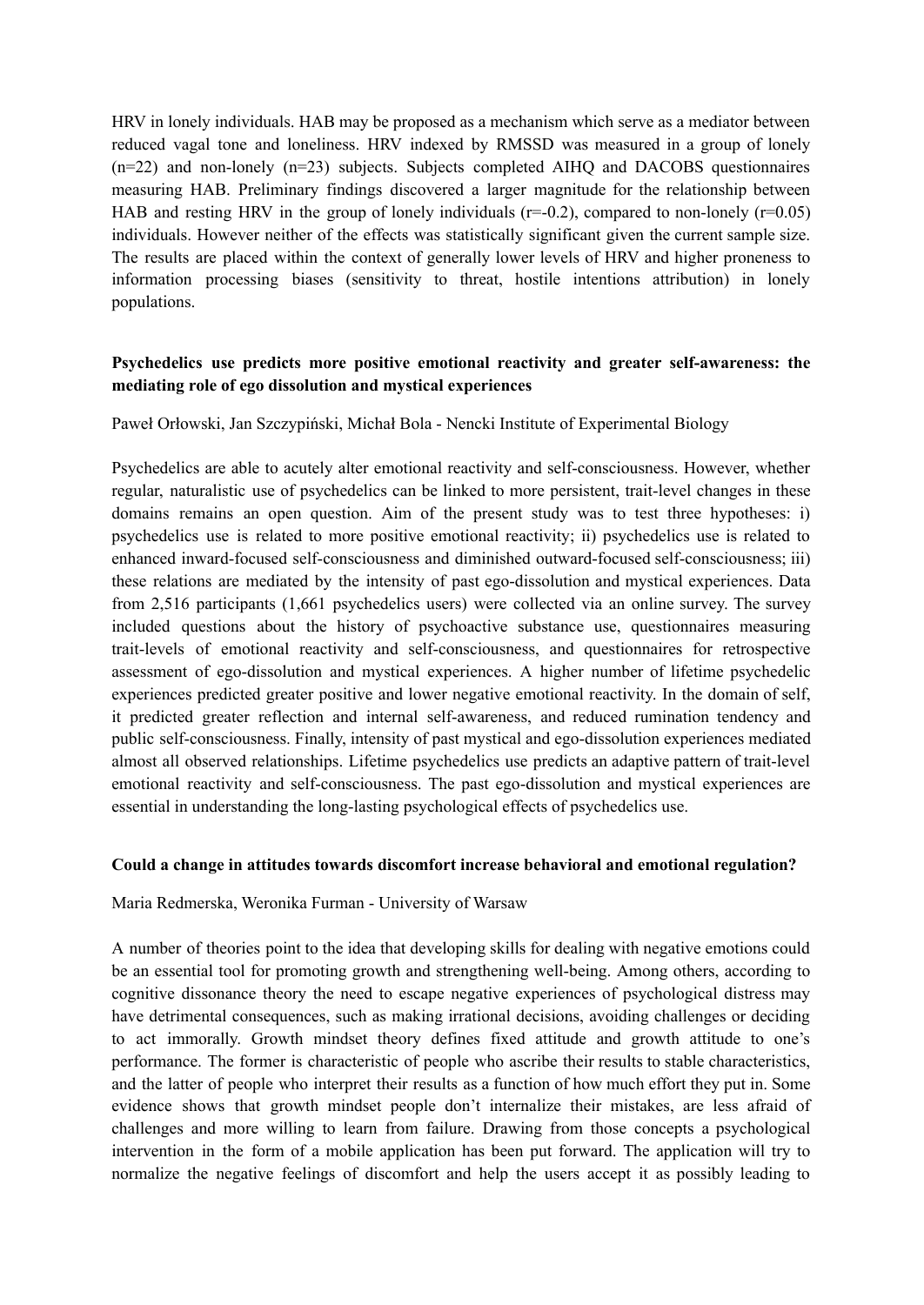positive outcomes. It'll be further investigated if such change in conceptualizing discomfort will connect to increased abilities to regulate one's own behavior and to cope with negative emotions.

#### **Social cognition and Functioning in Huntington's Disease**

Miriam Schaepers (University of Cambridge), Sarah L. Mason (University of Cambridge)/ Roger A. Barker (University of Cambridge)

Impaired social functioning greatly impacts quality of live and independence of individuals with Huntington's disease (HD). Previous research suggests a very early deterioration of social cognition in HD, potentially preceding the onset of motor symptoms. This body of research relies on few and simplistic tasks of social cognition providing little insight of clinical relevance. The current project aims to bridge this gap by employing more ecologically valid tasks of social cognition and relating those to in-depth measures of social functioning. Pre-manifest and manifest HD gene carriers as well as controls are invited to complete a variety of cognitive assessments and questionaries during two visits. The aim is to answer the following questions (i) Are there differences in social cognition /functioning between the different participant groups? (ii) What is the relationship between these more ecologically valid assessments of social cognition and the tasks traditionally used? (iii) How is social cognitive performance related to social functioning? (iv)How is social cognition/functioning related to loneliness? Loneliness was chosen as a measure as we hypothesize that a lack of insight might reduce patient's ability to identify problems of social functioning, but loneliness could be a potential symptom resulting from those underlying issues.

## **Social perception and attitudes towards people with autism - the importance of the frequency of contact and emotions experienced during this contact**

Tkacz, N. (Faculty of Psychology, University of Warsaw), Banasiak, A. (Wydział Nauk Społecznych Uniwersytetu Humanistyczno-Przyrodniczego w Częstochowie), Mikołajewska, J. (Faculty of Psychology, University of Warsaw), Danielewicz, D. (Zakład Psychologii Klinicznej Dzieci i Młodzieży, Akademia Pedagogiki Specjalnej im. Marii Grzegorzewskiej w Warszawie), Pisula, E. (Faculty of Psychology, University of Warsaw)

According to Allport's Intergroup Contact Hypothesis, contact between majority and minority groups members and the emotions experienced during this contact (...) can reduce prejudice and improve intergroup relations. This study investigated how the frequency of contact and the emotions experienced during this contact affect social perceptions and attitudes towards people with autism spectrum disorders (ASD).

Participants ( $N = 898$ , mainly students) varied in the frequency of contact with people on the autism spectrum. They completed the Multidimensional Attitudes Towards People with Disabilities Scale (Findler et al., 2007), the Social Attitudes Towards Autism Scale (Flood et al., 2012), and the Perceived Warmth and Competence Scale (Fiske et al., 2002).

Significant correlations were found between (1) frequency of contact and perceived warmth and social attitudes, (2) emotions experienced in contact, perceived warmth and competence, and social attitudes. Groups with different frequencies of contact with people with ASD differed in their perceptions of warmth and social attitudes towards people on the autism spectrum. The study results may help to better understand the social situation of people on the autism spectrum.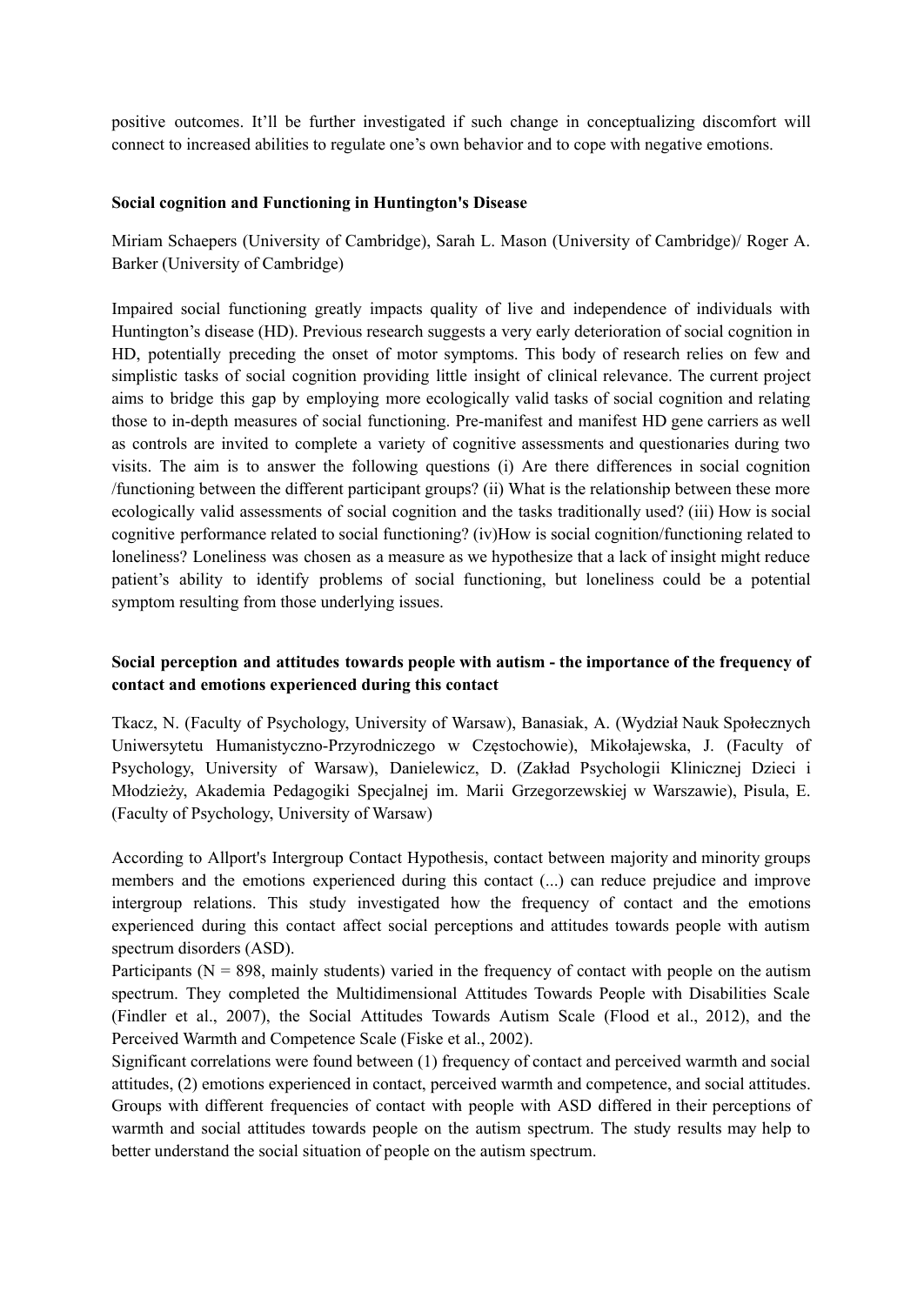#### **Reaction to threat-associated social stimuli and its relation to loneliness - an eye-tracking study.**

Joanna Wąsowicz, Cognitive Science student, University of Warsaw

It has been hypothesized that perceived loneliness and social isolation have an impact on social stimuli processing. Many studies have shown hypervigilance for social threat in lonely participants. To further investigate the relationship between loneliness, social anxiety and social attention, we conducted an eye-tracking study. During the experiment participants performed a simple comparison task. It consisted of three types of trials - displaying pictures of fearful human faces, angry faces and circular shapes. Participants were asked to select a picture, shown in a bottom row, identical to the picture shown in the top row with the use of the appropriate key. Level of perceived loneliness as well as anxiety were measured with the use of numerous questionnaires, including the Revised UCLA Loneliness scale (R-UCLA) and the Liebowitz Social Anxiety Scale (LSAS). The results have shown a different pattern of change in pupil diameter in relation to Faces and Shapes stimuli. However, there was no difference in the pattern between the reaction to angry and fearful faces. No difference was found neither in length nor number of fixations between Faces and Shapes stimuli. Further research is required to explore the implications of these findings.

#### **Eye-tracking measures of loneliness**

Krzysztof Żaboklicki - University of Warsaw Łukasz Okruszek - Polish Academy of Sciences, Marta Chrustowicz - Polish Academy of Sciences, Szymon Mąka - Polish Academy of Sciences,

Loneliness is a feeling that the quantity or the quality of one's social relationships does not match one's social needs. Evidence coming from numerous studies suggests that loneliness is associated with hyper-vigilance to social threat. Lonely people have visual attention biases and they are prone to negatively misjudge social stimuli. Additionally, having less complex social networks is linked to reduced cognitive control. An eye-tracking study was conducted to further investigate connections between loneliness, attention to social stimuli and social cognitive skills. One hundred participants (mean age = 25.69; SD = 4.64; 19–35 years in age;  $F = 62$ ; M = 38) completed cognitive reappraisal task while being presented with scenes from Social Perception and Interaction Database (SoPID). Revised UCLA Loneliness scale (RUCLA) questionnaire as well as several other questionnaires measuring social anxiety and the depressive symptoms were completed by all of them. Pupil dilation, was used as a measure of attention and cognitive load during the SoPID viewing. A negative correlation between RUCLA score and pupil dilation during cognitive reappraisal task was found, which gives further support to the thesis that lonely people have reduced cognitive control.

#### **Social interaction matters: Human behavior and cognition beyond the individual**

Bolis, Dimitris 1,2; Ciaunica, Anna 1,3; Schilbach, Leonhard 2,4,5

1 Centre for Philosophy of Science, Faculty of Science, University of Lisbon, Campo Grande, 1749-016 2 Lisbon, Portugal

2 Max Planck Institute of Psychiatry, Munich, Germany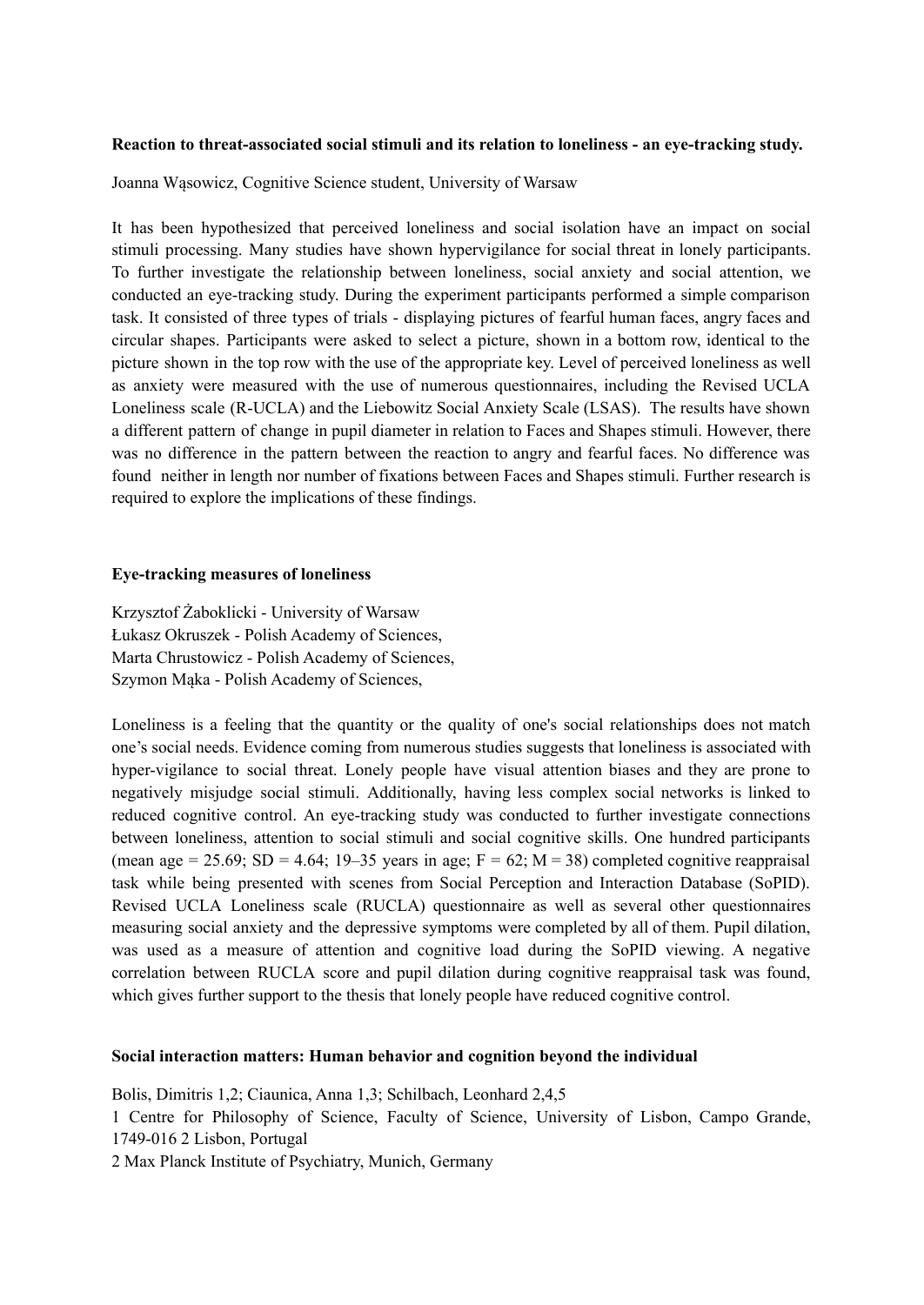3 Institute of Cognitive Neuroscience, University College London, WC1N 3AR, London, UK 4 Department of Psychiatry and Psychotherapy, University Hospital, Ludwig Maximilians Universität, Munich, Germany

5 Department of General Psychiatry 2, LVR-Klinikum Düsseldorf, Düsseldorf, Germany

Do the dynamics of real-time social interactions, in and of themselves, shape our behavior and cognition beyond our awareness? Or merely believing we interact is enough to induce analogous processes? These questions are part of a hot debate cutting across various fields, from neuroscience to philosophy. However contradictory the arguments may have been so far; they are all largely grounded in strong hypothetical assumptions. To operationalize and put to the test the questions at hand empirically, here, we deploy 'two-person psychophysiology', as an empirical framework which aims at measuring and analyzing the multiscale dynamics of social interaction. More concretely, in our experiments, participants sit 'face-to-face', working on perceptual decision-making tasks, while being able to interact via gaze through a micro-camera communication system; either in real time (online) or offline, i.e. 'interacting' with a replayed recording of the other. In brief, our results demonstrate that real-time social interaction does indeed matter. Interacting humans align with each other more than when merely reacting to others as observers, across multiple levels of description, from interpersonal gaze behavior and decision making to individual metacognition. These findings, we argue, open up new avenues on how to go about not only conceptualizing and operationalizing human behavior and cognition beyond the individual, but also psychopathology and psychiatric disorders, here thought of as interpersonal misattunement and disorders of social interaction respectively.

## Session 2

## **Psychosocial determinants of incidence and mortality from cardiovascular disease – Central European Perspective**

Prof Magdalena Kozela, Department of Epidemiology and Population Studies, Institute of Public Health, Faculty of Health Sciences, Jagiellonian University Medical College, Kraków, Poland

Cardiovascular disease is the main cause of mortality in Poland, accounting for nearly half of all deaths in Poland. Despite the decreasing trend observed since the beginning of the 90s, the cardiovascular disease mortality rates in Poland remain almost twice as high as in Western Europe.

To this day, despite efforts, the effectiveness of prevention (control of main risk factors: hypercholesterolemia, hypertension, smoking, obesity) has remained much below expectations and burden of cardiovascular disease cannot be substantially reduced. The search for other determinants that may affect the incidence of cardiovascular disease has led to psychosocial factors. In case of countries of Central European region it seems even more justified as the reversal of the mortality trend coincided with profound social changes during the transition.

The presentation will concentrate on the results from the studies conducted on random population samples from Central and Eastern Europe aiming at assessment of the relations between depressive symptoms, perceived control over life and other psychosocial factors with cardiovascular disease incidence and mortality. Possible implications will be discussed.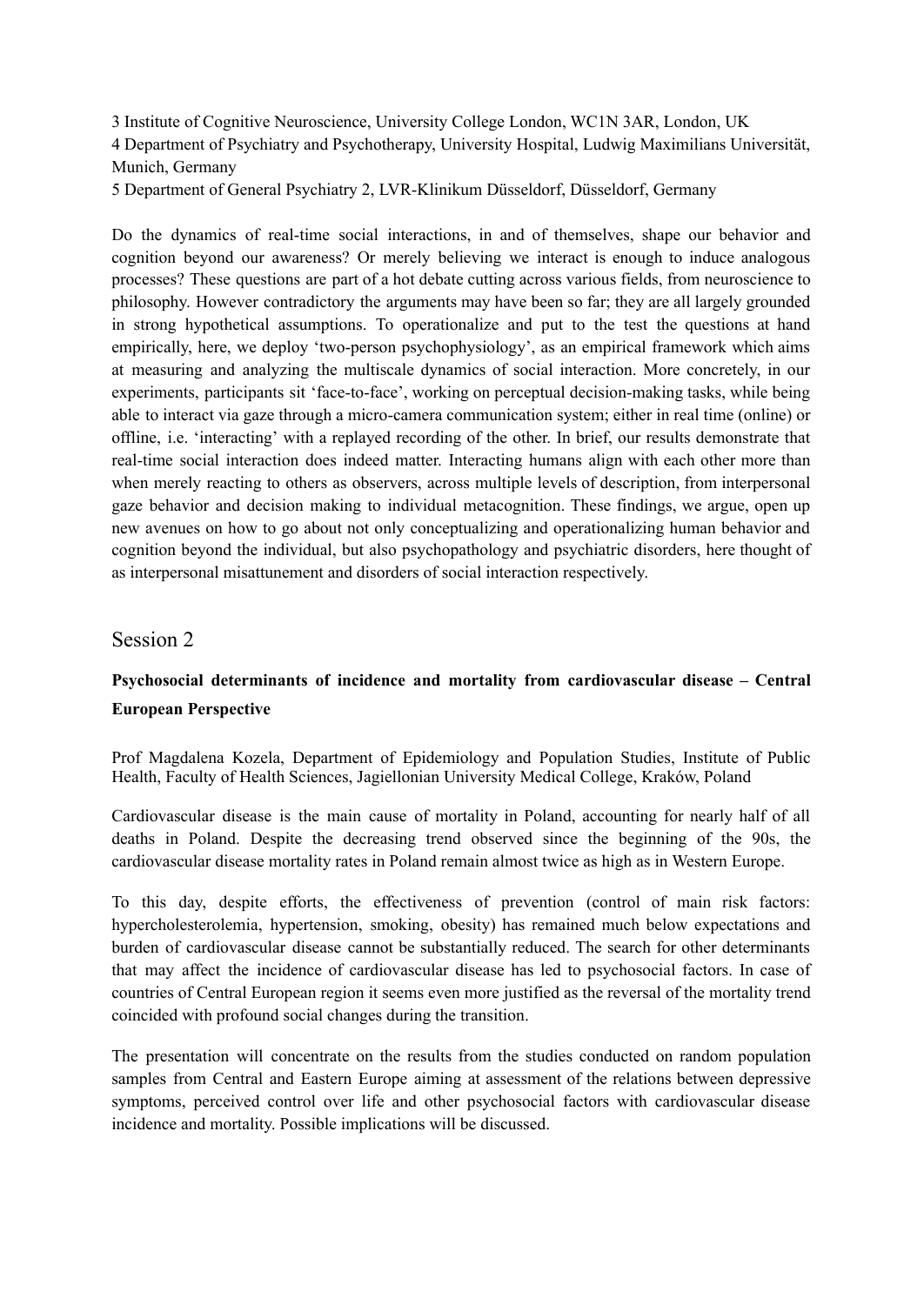#### **Lonely Heart in the Wild. Real-life behavioral and physiological correlates of loneliness.**

Aleksandra Piejka, Social Neuroscience Lab, Institute of Psychology, Polish Academy of Sciences, Warsaw, Poland

Due to its association with increased cardiovascular risk, a lot of focus has been put on examining physiological mechanisms underlying loneliness. It was shown that heart rate variability (HRV) may serve as an index of reduced parasympathetic regulation and and threat perception. While initial evidence for the associations between loneliness, reduced HRV, and increased social threat has been previously demonstrated, most of the findings come from laboratory studies. Thus, the current study examined the relationship link between real-life HRV markers and appraisals of everyday social encounters in lonely (LI) and non-lonely individuals (NLI). One-hundred and five participants completed a week-long experience sampling study. During each prompt participants were asked about their feelings, characteristics of a current activity and company, and appraisals of their current situation. Participants' physiological activity was captured with Empatica E4 wearable device. LI experienced more negative and less positive affect, and declared less positive and more stressful and threatening appraisals of both being accompanied by other people and being alone. Moreover, we observed decreased HRV levels in LI. Interestingly, we also found an interaction effect between group and HRV in the presence of strangers - while HRV was positively related to the company of unknown people in the NLI group, the relationship was negative in the LI. The presented findings corroborate the notion that loneliness can affect real-life physiological functioning and appraisals of daily activities.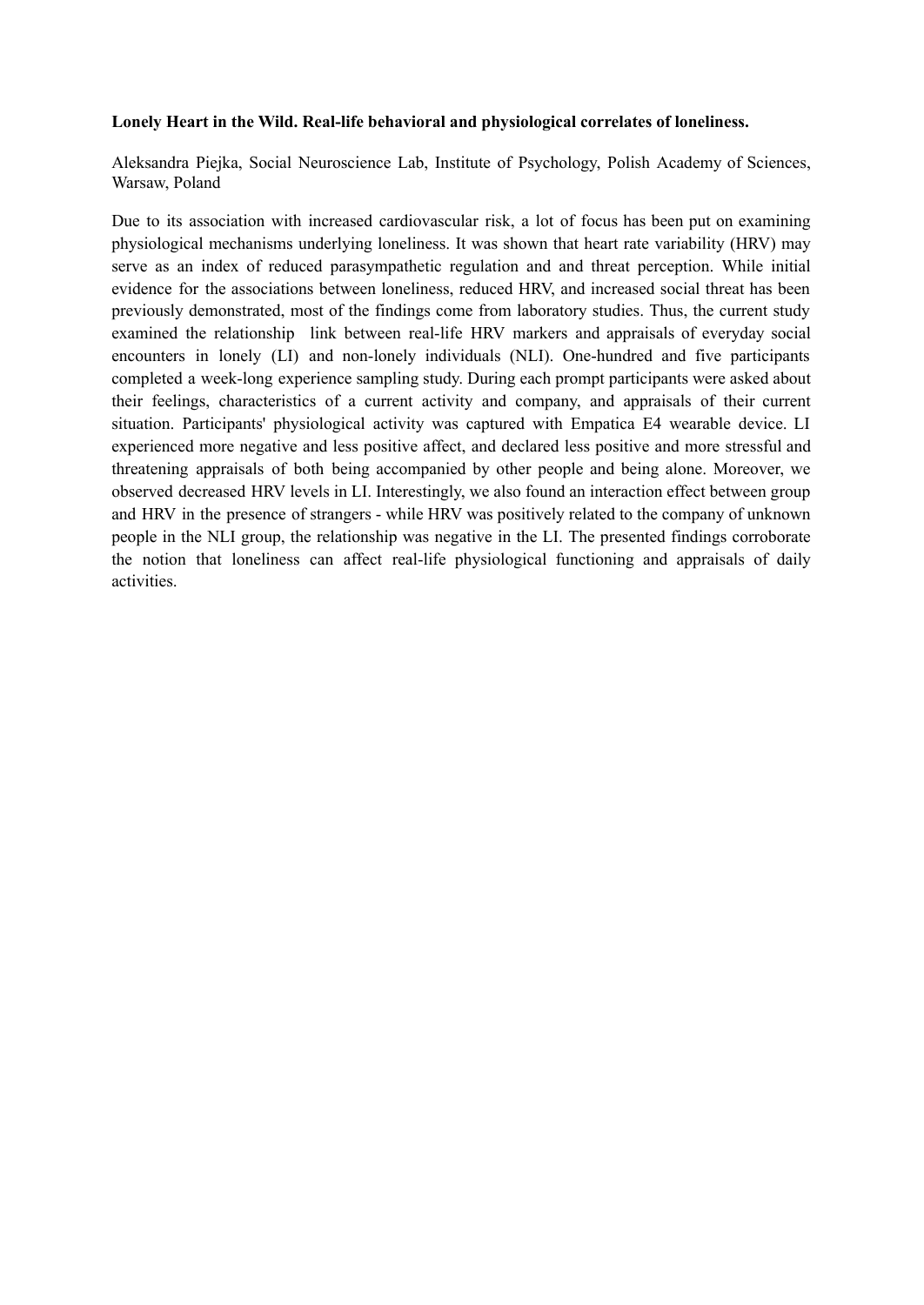# SUNDAY, 12.06.2022

## Session 3

## **Neural markers of social information processing and associated parasympathetic response in relation to loneliness**

Marcelina Wiśniewska, Social Neuroscience Lab, Institute of Psychology, Polish Academy of Sciences, Warsaw, Poland

Loneliness has been linked to altered patterns of neural activity during the processing of social stimuli, as well as to reduced parasympathetic regulation, measured by changes in heart rate variability (HRV). Study 1 aimed to test effects of a short-term loneliness induction on neural activity during social information processing and the associated parasympathetic response. Study 2 compared neural activity during social information processing in lonely and non-lonely individuals. In the first study (N=59, 29F; 24.37y  $\pm$  4.25) participants were randomly assigned feedback concerning their future social relationships to induce either loneliness (Future Alone group, FA; n=29) or feelings of belonging (Future Belong group, FB; n=30). Next, they were presented with positively and negatively valenced pictures with social or non-social content (Social-Nonsocial Affective Task, SNAT) while their neural and cardiac response was measured with functional magnetic resonance imaging (fMRI) and photoplethysmography. In Study 2, ninety-four adults (N=94, 47F;  $24y \pm 4.28$ ) who either had a low (L; n=48) or high (H; n=46) loneliness score underwent a fMRI session including SNAT. In the Study 1, a significant effect of the loneliness induction on the parasympathetic response was found, with a decrease in HRV between baseline and SNAT observed only in the FB group. The comparison of neural activity measured while watching social when compared to non-social scenes revealed no significant between-group differences in Study 1, nor in Study 2. These results suggest that even a brief induction of loneliness has an impact on physiological response to social stimuli, whereas patterns of activations among the social brain observed in the previous studies were not replicated.

## **Effects of Loneliness on Behavioral and Neurophysiological Response to Social Affective Stimuli**

Marta Chrustowicz, Social Neuroscience Lab, Institute of Psychology, Polish Academy of Sciences, Warsaw, Poland

Connecting the evolutionary theory of loneliness and event-related potential technique we conducted two studies that examined the association between loneliness and explicit assessments and implicit neural responses to social affective stimuli.

The results of the first study ( $N = 51$ ; lonely individuals = 26, non-lonely individuals = 25) indicate that lonely individuals declare lower arousal ratings of affective stimuli compared to non-lonely individuals. However, the mass univariate analysis of the electroencephalographic activity during task, revealed increased activity indicated higher differences between the social negative and neutral stimuli in lonely than in non-lonely individuals. In the second study, based on the results from a sample of 100 young adults (full spectrum of UCLA-R), it has been observed that negative pictures are more arousing and more negative than neutral, independent of stimulus social type. Similarly, higher LPP amplitudes have been observed in social stimuli than nonsocial ones, and negative ones than neutral ones, and in the consequences, the most exciting are social negative ones. However, no significant association between behavioral or neurophysiological variables of interest and loneliness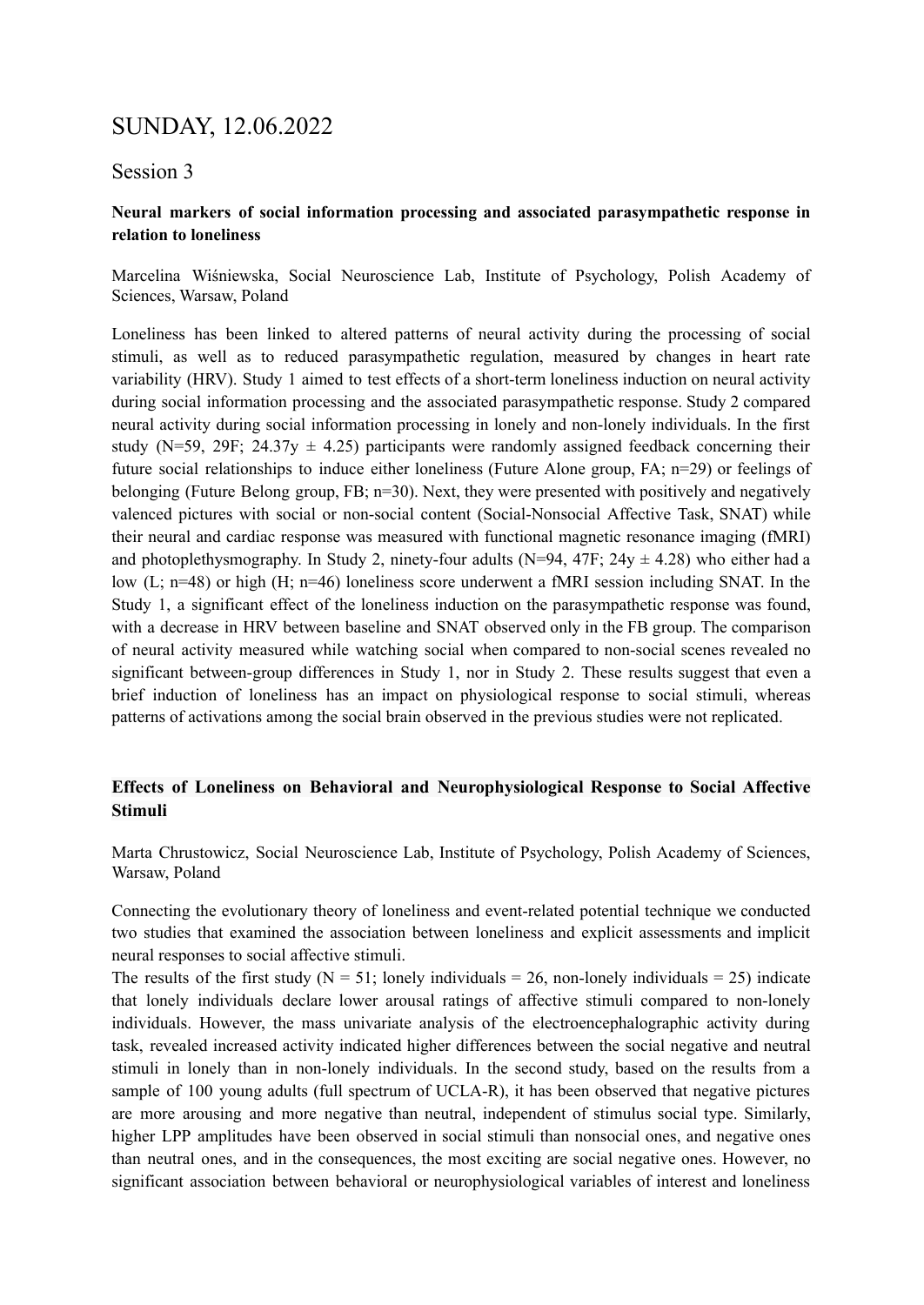was observed. This inconsistent pattern of findings stress out the importance of taking into account the sample power and design (loneliness as categorical vs continuous variable) in loneliness research.

## Lecture

## **From Lonely Minds to Broken Hearts**

Prof Łukasz Okruszek, Social Neuroscience Lab, Institute of Psychology, Polish Academy of Sciences, Warsaw, Poland

Loneliness has been increasingly recognized as a major societal and public health problem. It has been shown that loneliness has similar impact on mortality rates as well known

health risk factors. At the same time, little is known about precise physiological mechanisms through which loneliness may negatively impact the health outcomes. Loneliness is believed to elicit specific cognitive mechanisms, which can lead to increased vigilance for social

threats and reduced ability to adopt other's perspective, due to the increased focus on one's own needs. These mechanisms may be linked to structural and functional abnormalities which may be observed in lonely individuals in key brain structures that are involved in the processing of social information. In addition, several studies suggested that decreased level of heart rate variability, which may serve as an indicator of the ability to regulate activity in response to unknown and potentially threatening stimuli that appear in the environment, may be observed in lonely individuals. During the last three years, we have completed a series of studies which have examined cognitive, physiological and neural mechanisms underlying the impact of loneliness on bottom-up and top-down mechanisms associated with social information processing. The lecture will present the main findings of the studies and try to answer the question whether lonely individuals see social snakes.

## Flash Talks

#### **Behavioral and Functional Alterations in Conditioning and Extinction in Compulsive Sexual Behavior Disorder**

Jakub Wojciechowski, Laboratory of Emotions Neurobiology, Nencki Institute of Experimental Biology, Warsaw, Poland; Institute of Physiology and Pathology of Hearing, Kajetany, Poland

The prevalence of problematic pornography use (PPU) in both adults and adolescents is increasing however there in no consensus whether it is strictly compulsive or addictive behavior. The latest ICD-11 finally included PPU under Compulsive Sexual Behavior Disorder (CSBD) unit, however the conditioning process among those patients seems to be altered, similar to addiction. Our study focused on the Ventral Striatum (VS) and Amygdala, which are parts of the reward system, and their activation during appetitive instrumental conditioning and extinction in tasks with both erotic and monetary rewards in functional magnetic resonance imaging (fMRI) .

Age-matched CSBD patients and healthy control subjects (n=32 in each group) participated in the study. In addition to measuring fMRI brain activity and reaction times in tasks, subjects also rated their arousal and valence toward cues before and after conditioning. Statistical analysis of reaction times, arousal and valence and ROI were conducted using 3-way ANOVA: (2) Group (CSBD vs control)  $*(3)$  Condition (erotic vs monetary vs neutral)  $*(2)$  Task Phase (early vs late).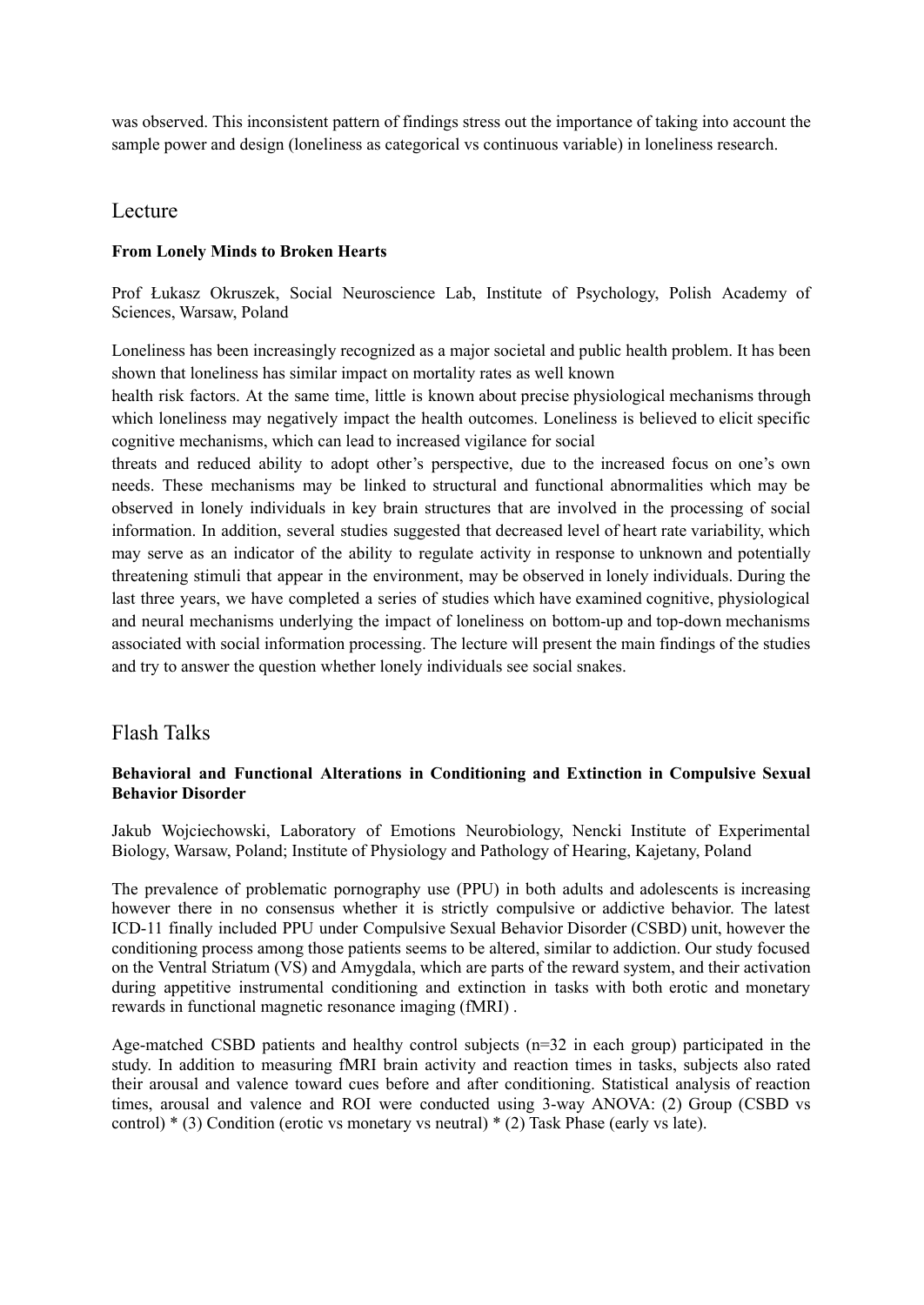Preliminary results suggest that conditioning and extinction processes are indeed altered in CSBD patients on both behavioral and functional level, although in a puzzling way. Supported by NCN Grant 2016/21/N/HS6/02635.

#### **The relation of motor development and overflow: a quantitative study using wearable sensors**

Agata Kozioł, University of Warsaw, Faculty of Psychology

In developmental psychology, infant motor abilities are an unjustly neglected topic (Rosenbaum, 2005). However, infants display a diversified range of skills and it is becoming accepted that motor development does not depend solely on neural maturation, but also on socio-cultural factors, environmental conditions, and the complexity of the motor challenges (Adolph & Hoch, 2019). Early in life infants exhibit motor overflow, which can be defined as the generation of involuntary movements accompanying purposeful actions (Addamo et al., 2007). Research has shown that the frequency and amount of motor overflow in typically developing infants decreases with age (Lazarus & Whitall, 1999), however, the relation with the maturity of the motor system is not fully understood.

Here, we present the results of a quantitative movement study exploring motor overflow in 4-months-old infants. To this end, we used wearable sensors to measure infant movements during a babygym task designed to capture overflow during purposeful reaches. Infants' motor abilities were assessed using Alberta Infant Motor Scale and related to overflow dynamic measures. This is the first study quantifying motor overflow using wearable data. The results are discussed in relation to environmental and social influences.

## Session 4

#### **Does Hate Speech Deteriorate Empathy? The Effects of Exposure to Derogatory Language on Neuro-cognitive Correlates of Ability to Attribute Mental States.**

Agnieszka Pluta, PhD, Faculty of Psychology, University of Warsaw, Warsaw, Poland

The widespread ubiquity of hate speech affects people's attitudes and behavior. Exposure to hate speech can lead to prejudice, dehumanization, and lack of empathy towards members of outgroups. However, the impact of exposure to hate speech on empathy and propensity to attribute mental states to others has never been directly tested empirically. In this fMRI study, we examine the effects of exposure to hate speech on neural mechanisms of empathy towards ingroup (Poles) versus outgroup members (Arabs). Thirty healthy young adults were randomly assigned to 2 groups: hateful and neutral. During the fMRI study, they were initially exposed to hateful or neutral comments and subsequently to narratives depicting Poles and Arabs in pain. Using whole-brain and Region of Interest analysis, we showed that exposure to derogatory language about migrants attenuates the brain response to someone else's pain in the right temporal parietal junction (rTPJ), irrespective of group membership (Poles or Arabs). Given that rTPJ is associated with processes relevant to perspective-taking, its reduced activity might be related to a decreased propensity to take the psychological perspective of others. This finding suggests that hate speech affects human functioning beyond intergroup relations.